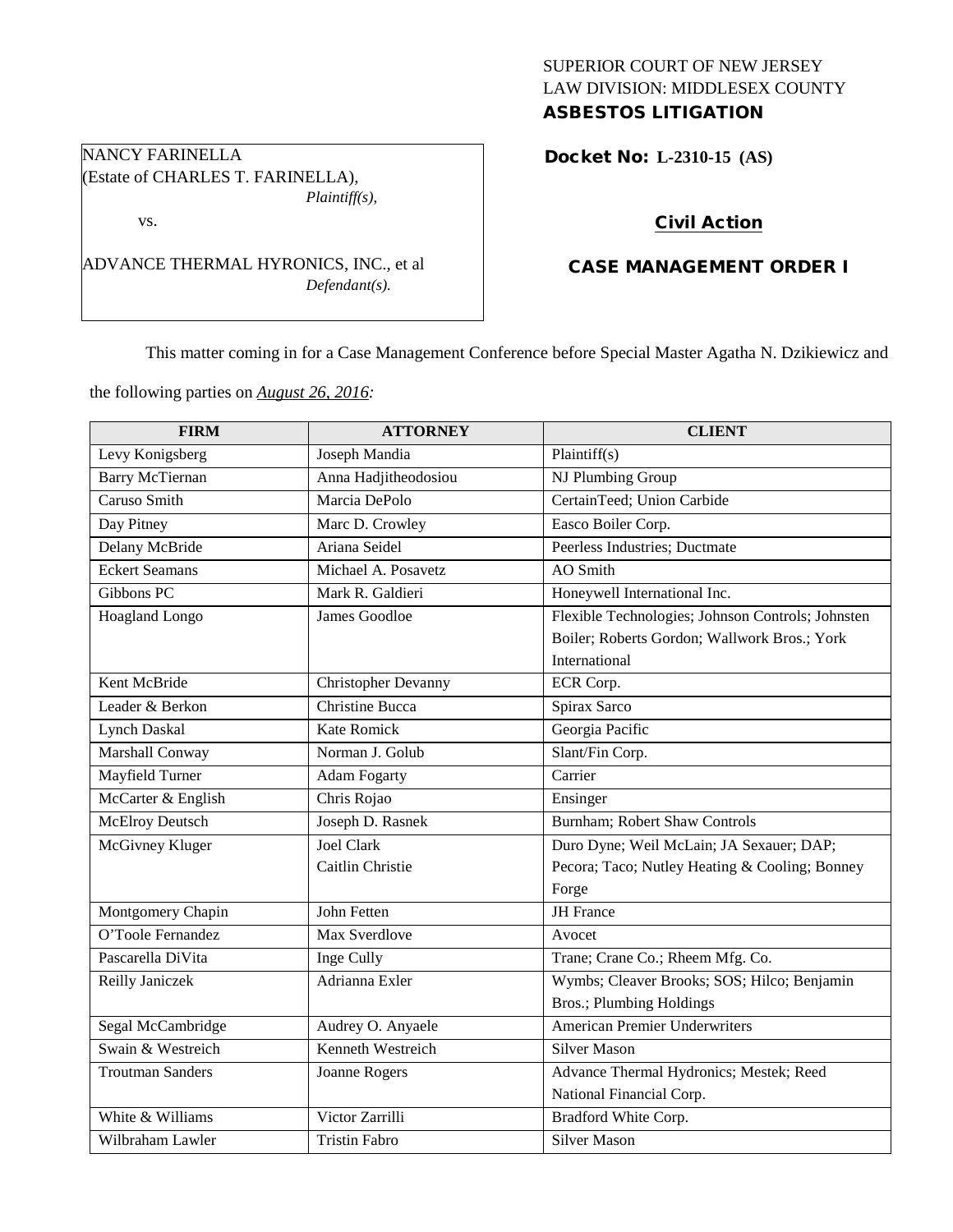IT IS on this **29th** day of **August, 2016**, *effective from the conference date;*

ORDERED as follows:

Counsel receiving this Order through computerized electronic medium (E-Mail) shall be deemed by the court to have received a copy of the filed original court document. Any document served pursuant to this Order shall be deemed to be served by mail pursuant to *R*.1:5-2.

Defense counsel shall notify plaintiff's counsel within thirty (30) days of the date of this Order if their client was incorrectly named in the Complaint. Counsel may be barred from raising this defense at a later time for failure to comply.

#### **DISCOVERY**

| December 16, 2016  | Plaintiff shall serve answers to wrongful death interrogatories by this date.                                                                                                                               |
|--------------------|-------------------------------------------------------------------------------------------------------------------------------------------------------------------------------------------------------------|
| September 16, 2016 | Defendants shall serve answers to standard interrogatories by this date.                                                                                                                                    |
| November 4, $2016$ | Plaintiff shall propound supplemental interrogatories and document requests by this date.                                                                                                                   |
| December 16, 2016  | Defendants shall serve answers to supplemental interrogatories and document requests by this<br>date.                                                                                                       |
| November 4, $2016$ | Defendants shall propound supplemental interrogatories and document requests by this date.                                                                                                                  |
| December 16, 2016  | Plaintiff shall serve answers to supplemental interrogatories and document requests by this<br>date.                                                                                                        |
| May 31, 2017       | Fact discovery, including depositions, shall be completed by this date. Plaintiff's counsel shall<br>contact the Special Master within one week of this deadline if all fact discovery is not<br>completed. |
| May 31, 2017       | Depositions of corporate representatives shall be completed by this date.                                                                                                                                   |

## **EARLY SETTLEMENT**

August 11, 2016 Settlement demands shall be served on all counsel and the Special Master by this date.

## **SUMMARY JUDGMENT MOTION PRACTICE**

- June 16, 2017 Plaintiff's counsel shall advise, in writing, of intent not to oppose motions by this date.
- July 7, 2017 Summary judgment motions shall be filed no later than this date.
- August 4, 2017 Last return date for summary judgment motions.

## **MEDICAL DEFENSE**

- May 31, 2017 Plaintiff shall serve medical expert reports by this date.
- May 31, 2017 Upon request by defense counsel, plaintiff is to arrange for the transfer of pathology specimens and x-rays, if any, by this date.

\_\_\_\_\_\_\_\_\_\_\_\_\_\_\_\_\_\_\_\_\_\_\_\_\_\_\_\_\_\_\_\_\_\_\_\_\_\_\_\_\_\_\_\_\_\_\_\_\_\_\_\_\_\_\_\_\_\_\_\_\_\_\_\_\_\_\_\_\_\_\_\_\_\_\_\_\_\_\_\_\_\_\_\_\_\_\_\_\_\_\_\_\_\_\_\_\_\_\_\_\_\_\_\_\_\_\_\_\_\_